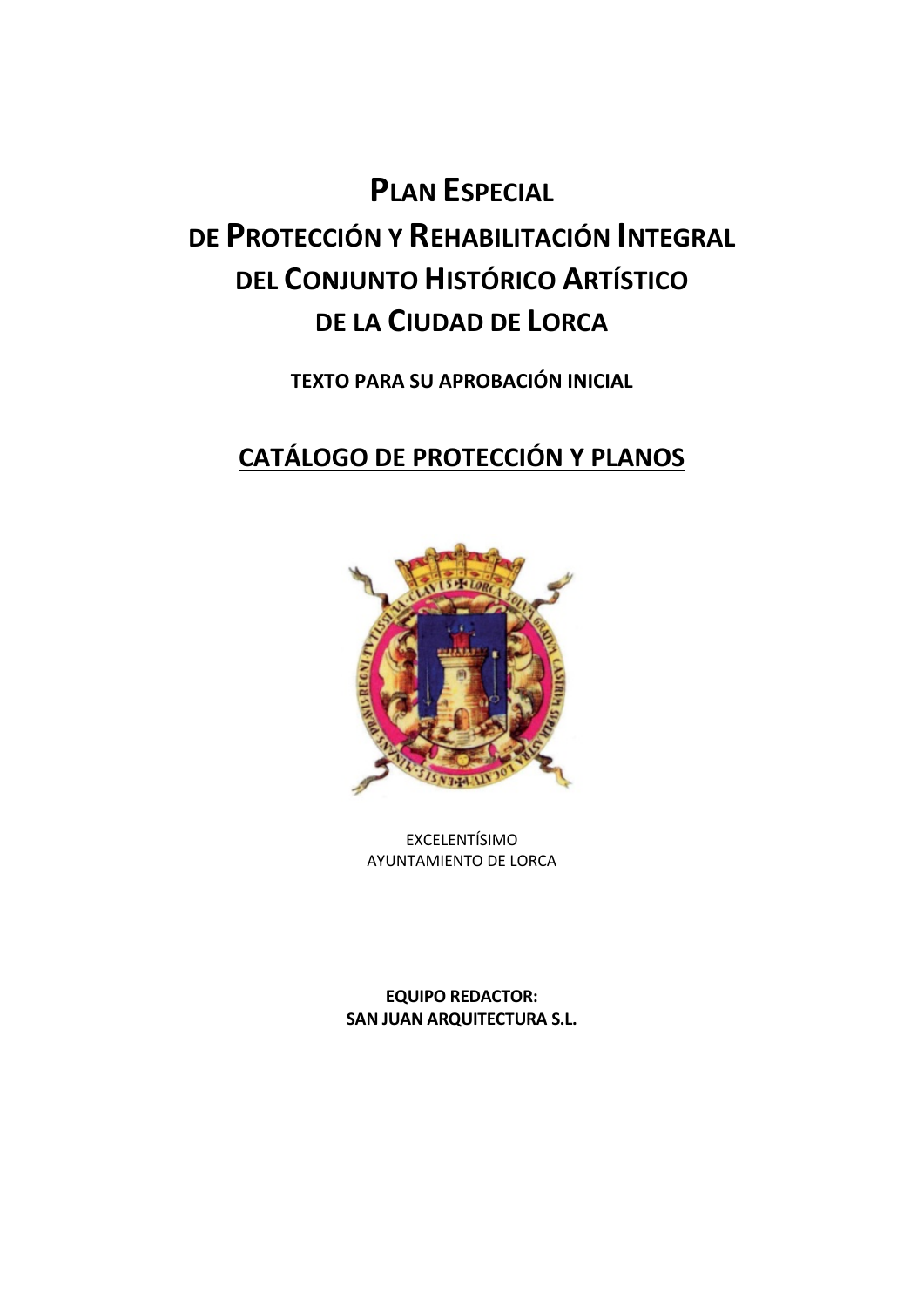**TEXTO PARA SU APROBACIÓN INICIAL**

### **BIENES DE INTERÉS CULTURAL**

#### **-INMUEBLES Y ESCUDOS-**



EXCELENTÍSIMO AYUNTAMIENTO DE LORCA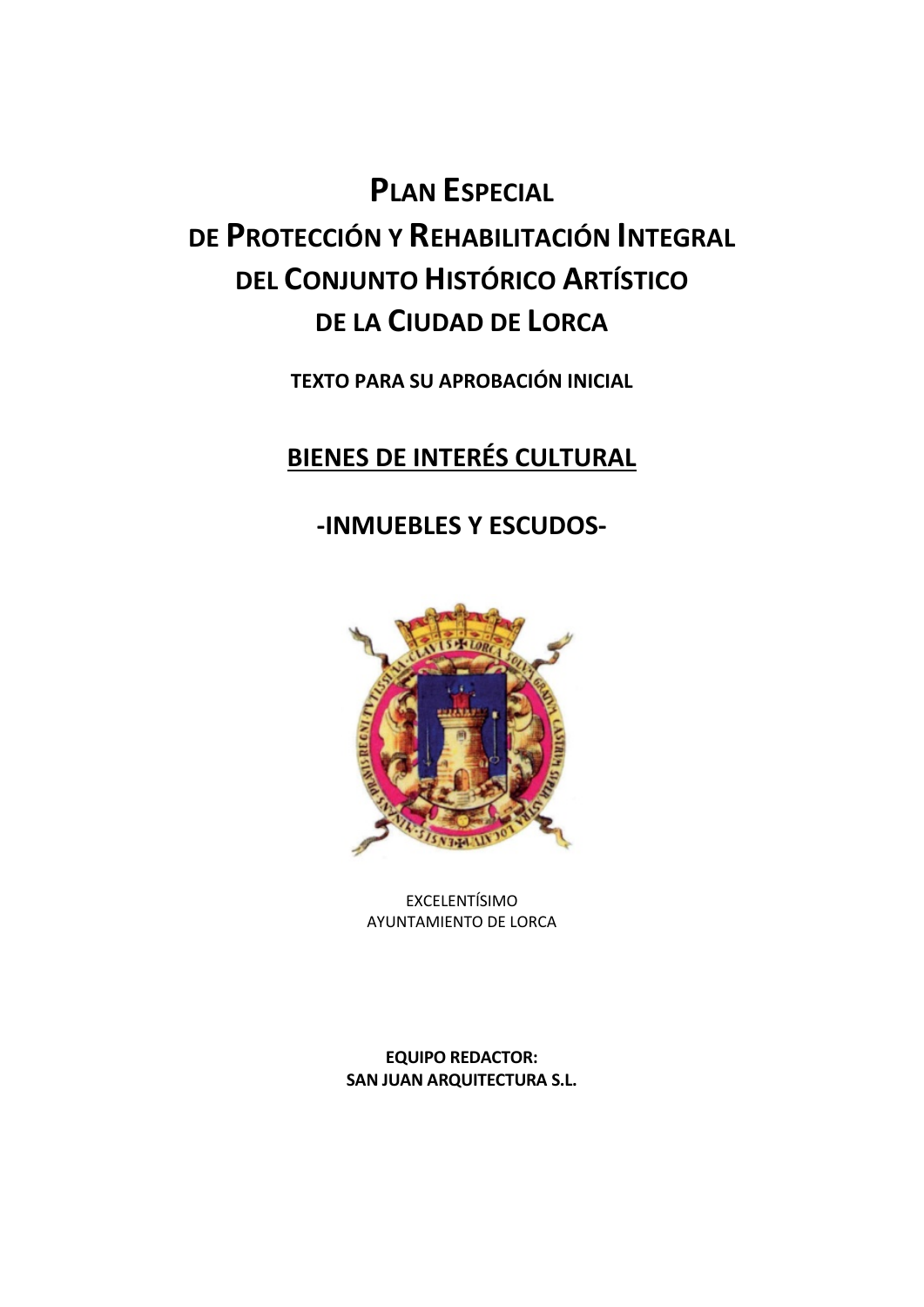**TEXTO PARA SU APROBACIÓN INICIAL**

### **BIENES DE INTERÉS CULTURAL**

**-INMUEBLES-**



EXCELENTÍSIMO AYUNTAMIENTO DE LORCA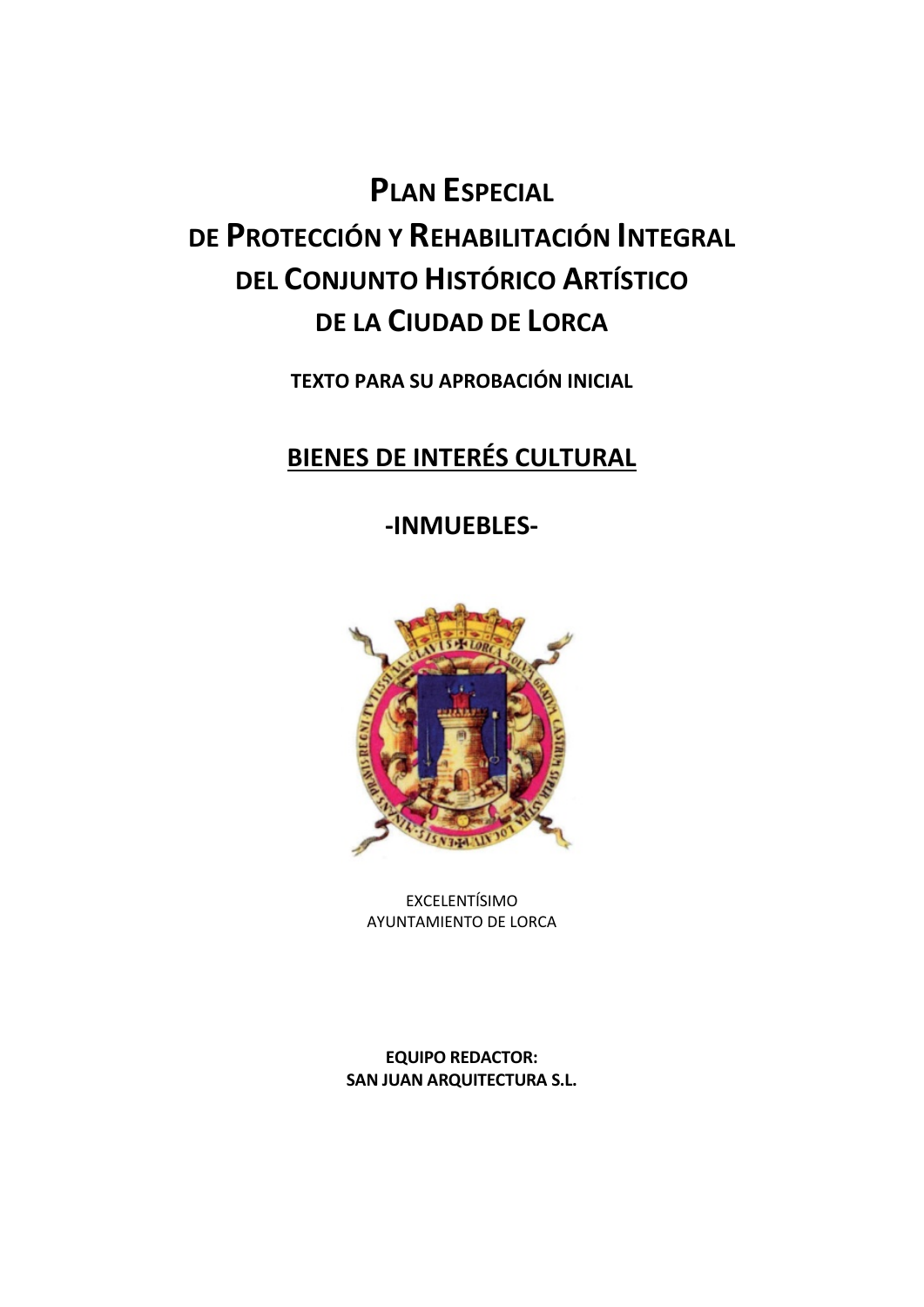**TEXTO PARA SU APROBACIÓN INICIAL**

### **BIENES DE INTERÉS CULTURAL**

**-ESCUDOS-**



EXCELENTÍSIMO AYUNTAMIENTO DE LORCA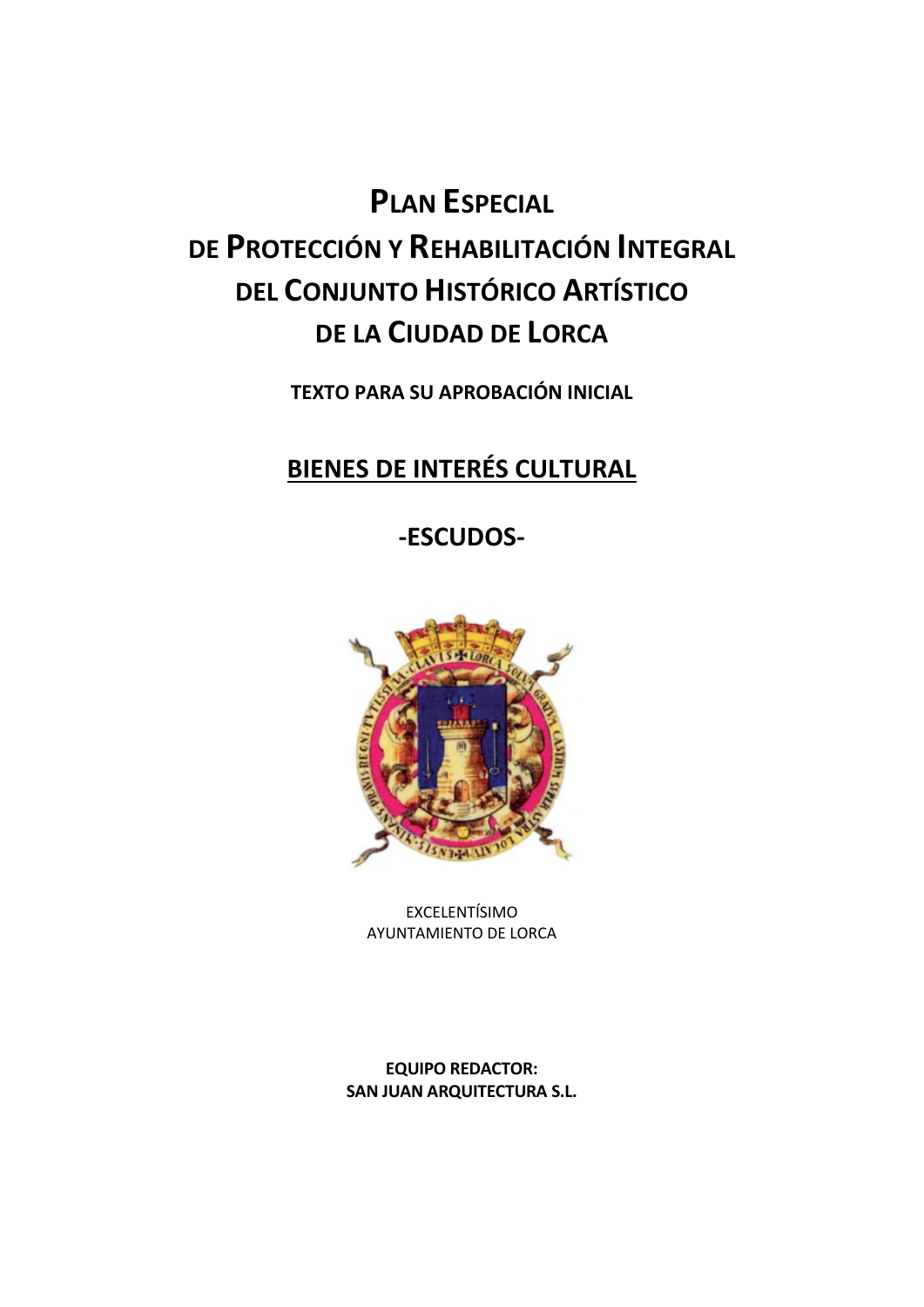**TEXTO PARA SU APROBACIÓN INICIAL**

#### **BIENES CATALOGADOS POR SU RELEVANCIA CULTURAL**

### **-ESPACIOS URBANOS, ELEMENTOS URBANOS Y ELEMENTOS PROTEGIDOS EN BIENES NO CATALOGADOS-**



EXCELENTÍSIMO AYUNTAMIENTO DE LORCA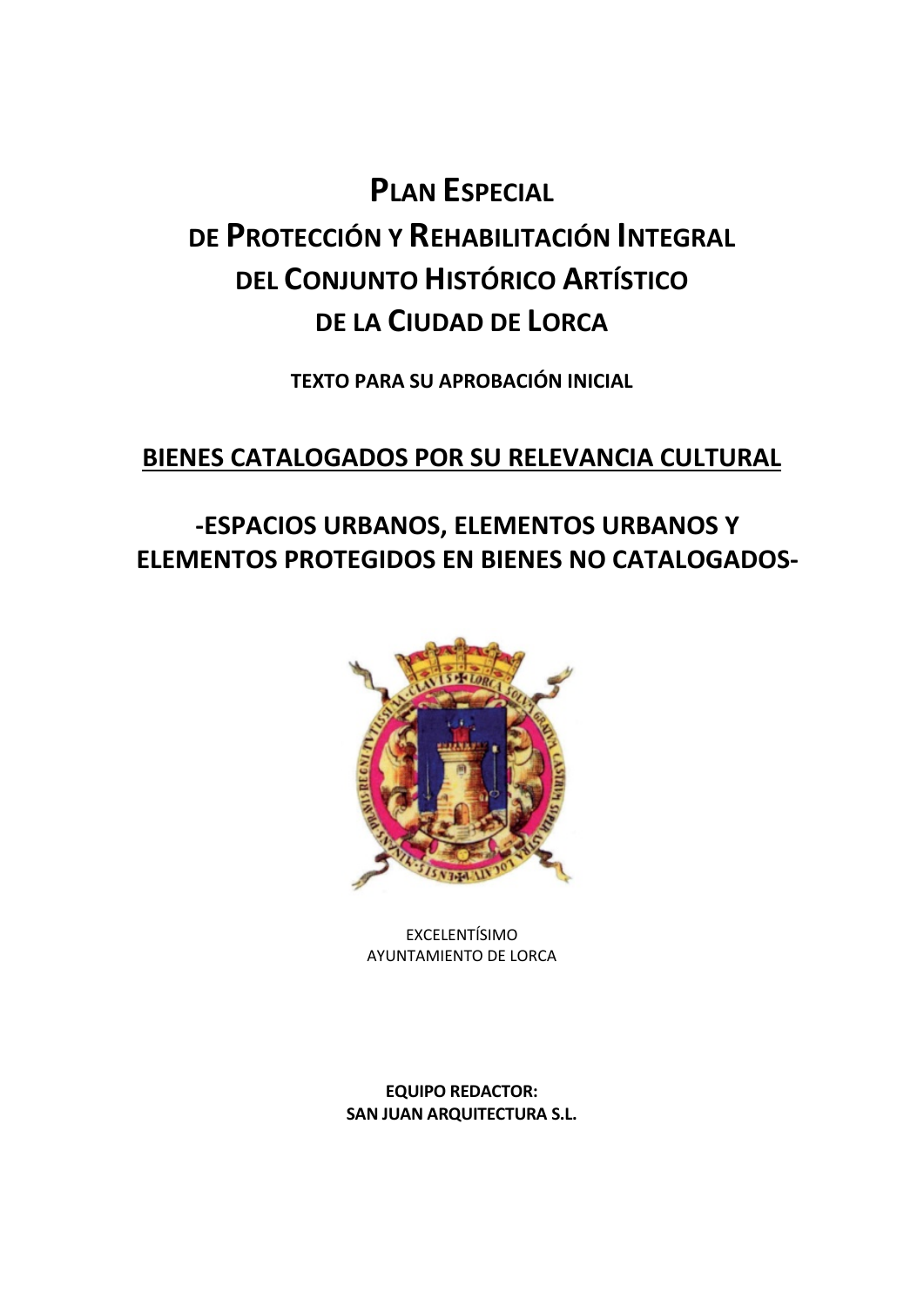**TEXTO PARA SU APROBACIÓN INICIAL**

#### **BIENES CATALOGADOS POR SU RELEVANCIA CULTURAL**

#### **-ESPACIOS URBANOS-**



EXCELENTÍSIMO AYUNTAMIENTO DE LORCA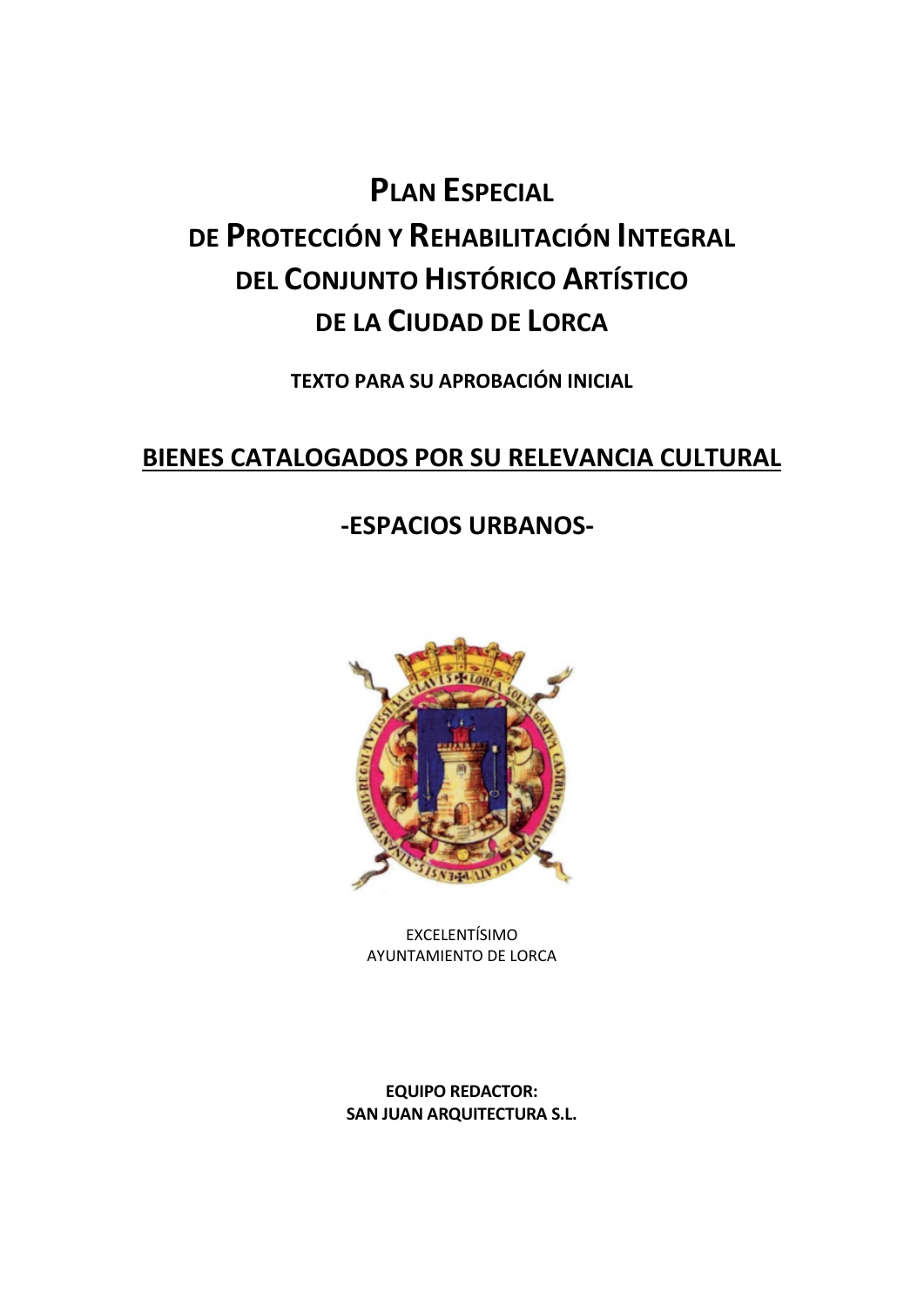**TEXTO PARA SU APROBACIÓN INICIAL**

#### **BIENES CATALOGADOS POR SU RELEVANCIA CULTURAL**

#### **- ELEMENTOS URBANOS -**



EXCELENTÍSIMO AYUNTAMIENTO DE LORCA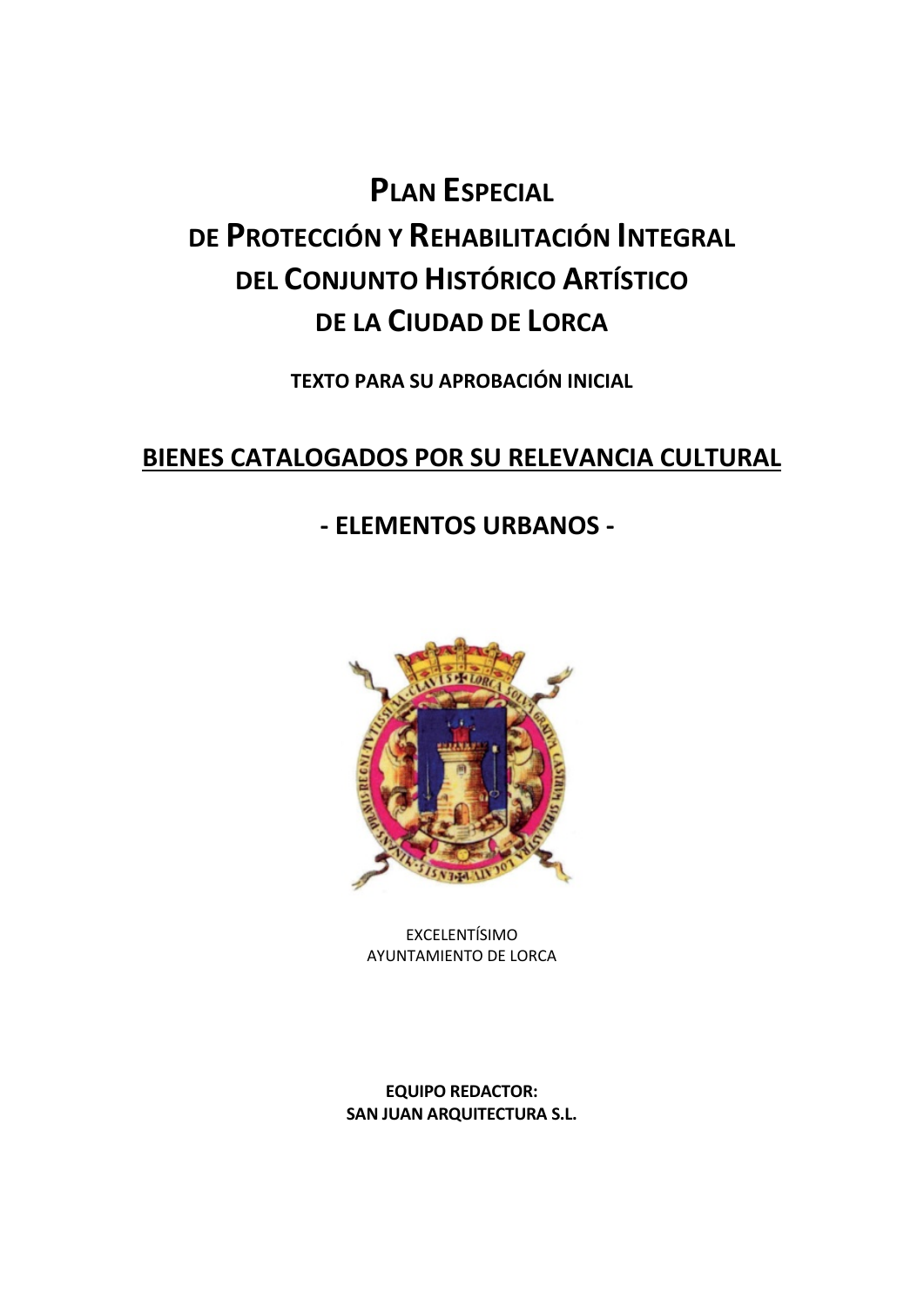**TEXTO PARA SU APROBACIÓN INICIAL**

#### **BIENES CATALOGADOS POR SU RELEVANCIA CULTURAL**

### **- ELEMENTOS PROTEGIDOS EN BIENES NO CATALOGADOS-**



EXCELENTÍSIMO AYUNTAMIENTO DE LORCA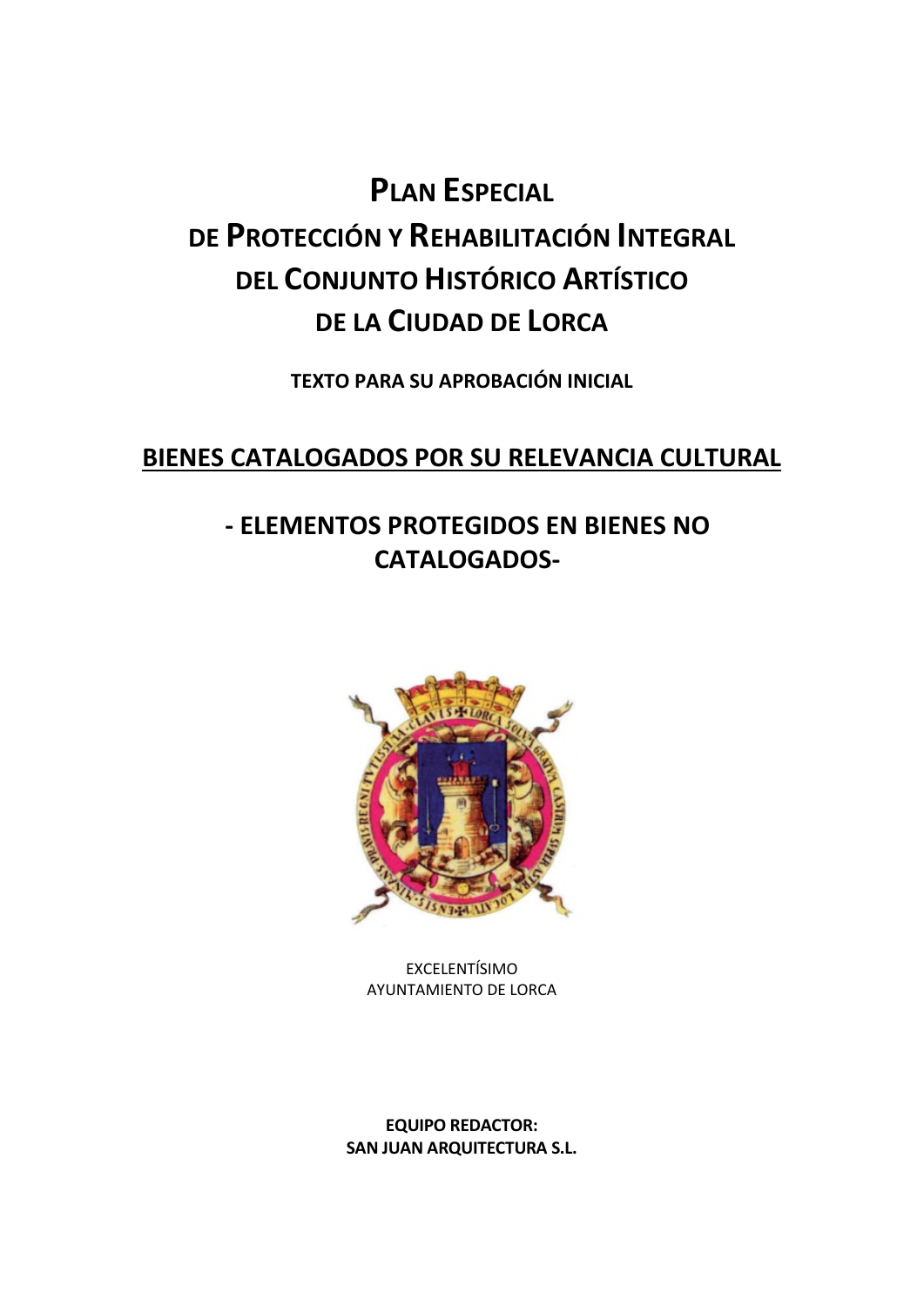**TEXTO PARA SU APROBACIÓN INICIAL**

#### **PERSPECTIVAS Y VISTAS URBANAS CATALOGADAS**



EXCELENTÍSIMO AYUNTAMIENTO DE LORCA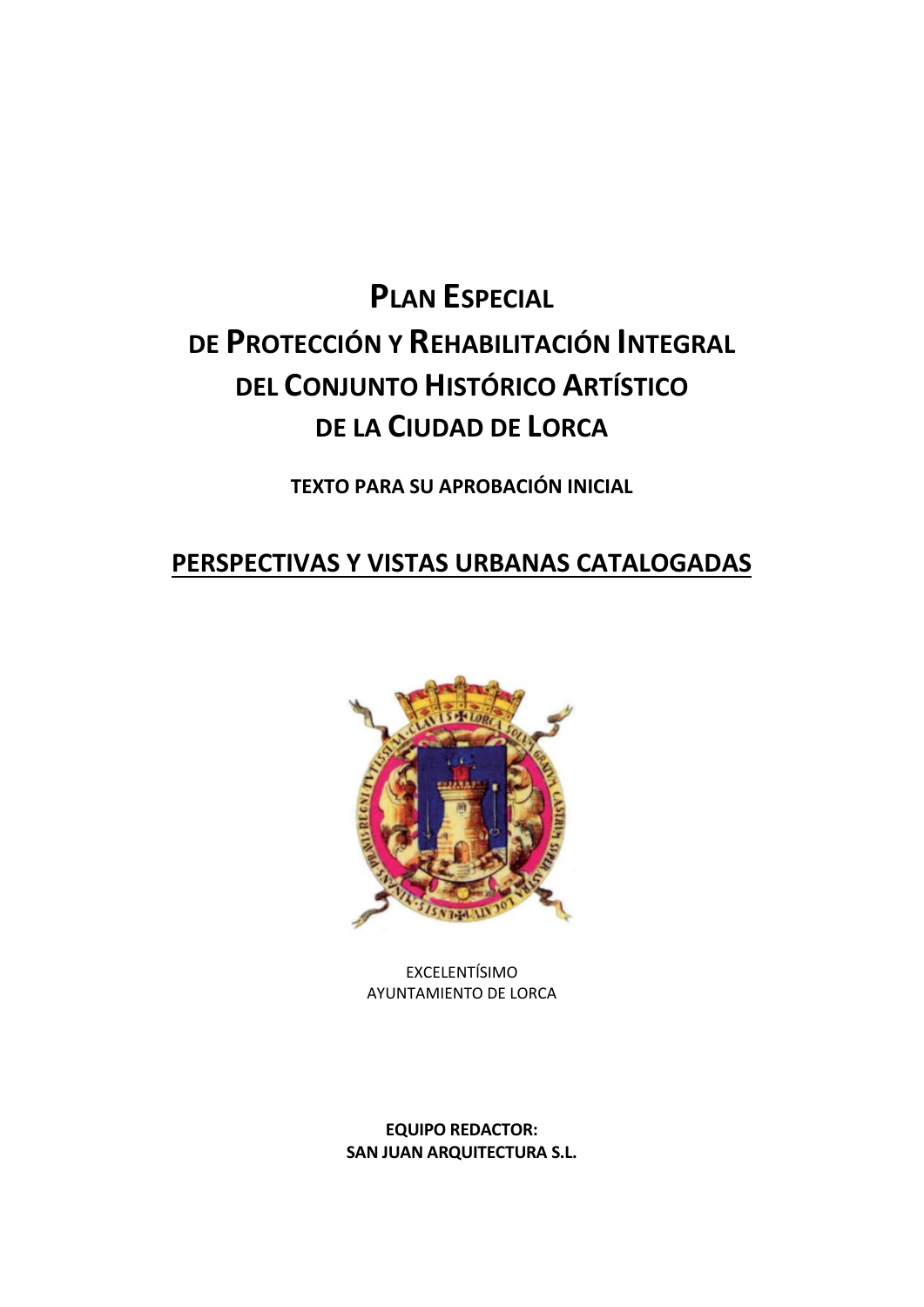**TEXTO PARA SU APROBACIÓN INICIAL**

#### **ARBOLADO SINGULAR**



EXCELENTÍSIMO AYUNTAMIENTO DE LORCA